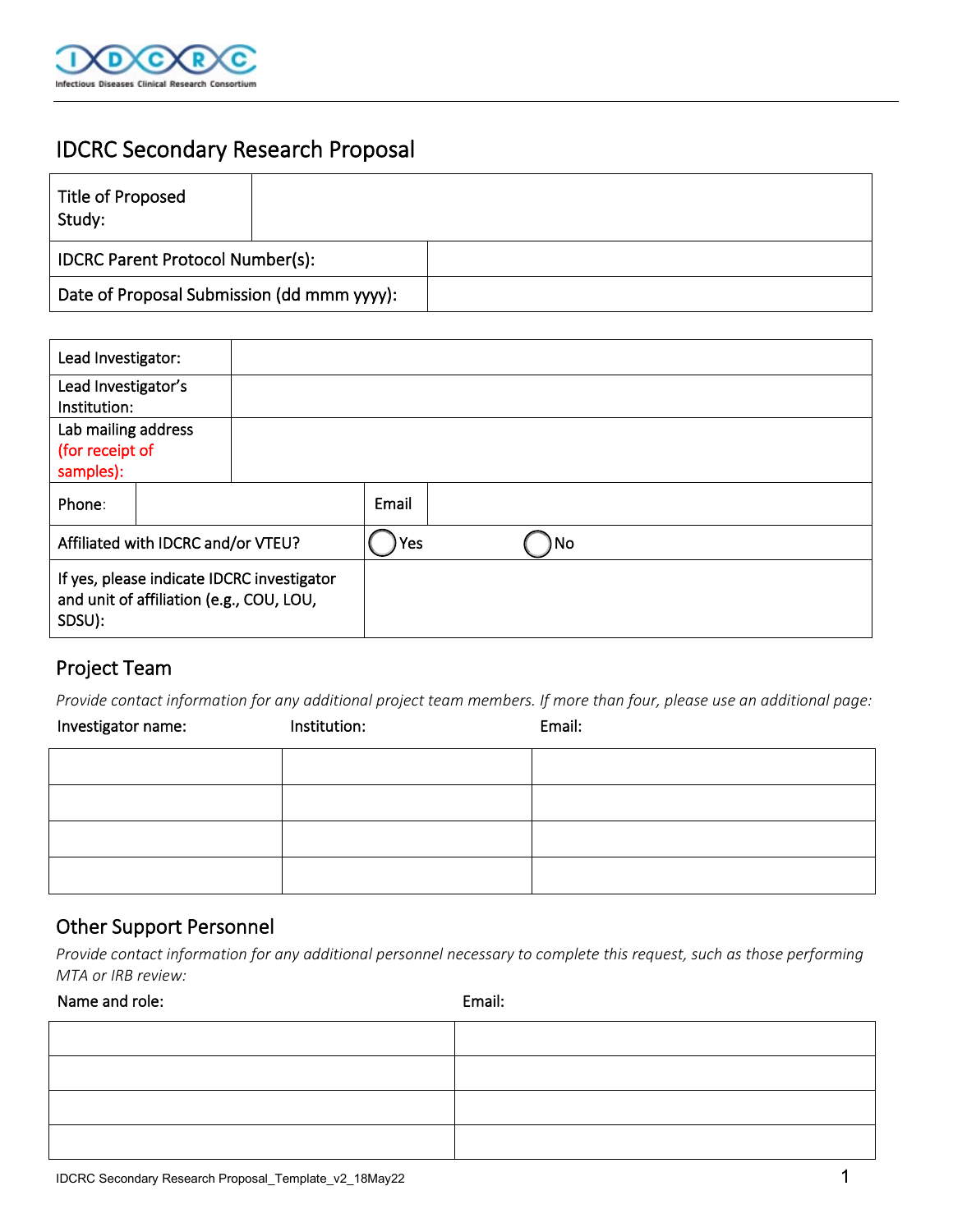

### Funding

| Are funds available to support the<br>proposed study?                              | Yes | ) No |
|------------------------------------------------------------------------------------|-----|------|
| If yes, please describe the funding<br>source:                                     |     |      |
| If no, please describe plans for<br>securing funds to support proposed<br>studies: |     |      |

### Trainee Opportunities

| Are opportunities proposed for<br>early-stage investigators? | Yes | )No |
|--------------------------------------------------------------|-----|-----|
| If yes, please describe briefly:                             |     |     |

### Information requested

*Requests must be for existing data and/or specimens as described in the parent protocol(s):*

| Participant data                                                    | Yes  | No   |
|---------------------------------------------------------------------|------|------|
| Participant specimens*                                              | Yes  | ) No |
| Genomic data                                                        | Yes  | )No  |
| Will study involve any human or<br>non-human genomic analysis?      | )Yes | ) No |
| If study involves genomic<br>analysis, please describe:             |      |      |
| If human, will analysis include more<br>than 1000 persons' samples? | )Yes | ۱No  |

#### If requesting specimens, please note the following:

- 1. Documentation of IRB/EC approval or determination that the work is not human subjects research is required from each institution at which the proposed work with IDCRC specimens will be conducted. Specimens cannot be provided/used until after this documentation is sent to the IDCRC Secondary Research Project Manager via [IDCRC.sec.research@fredhutch.org.](mailto:IDCRC.sec.research@fredhutch.org) We will contact proposal investigators to request this and any other required information after the proposal completes the scientific approval process.
- 2. Study proposals requesting specimens from outside of the US may require additional approvals before specimens can be provided/used. The IDCRC Secondary Research Project Manager will work with proposal investigators and relevant sites to obtain these approvals.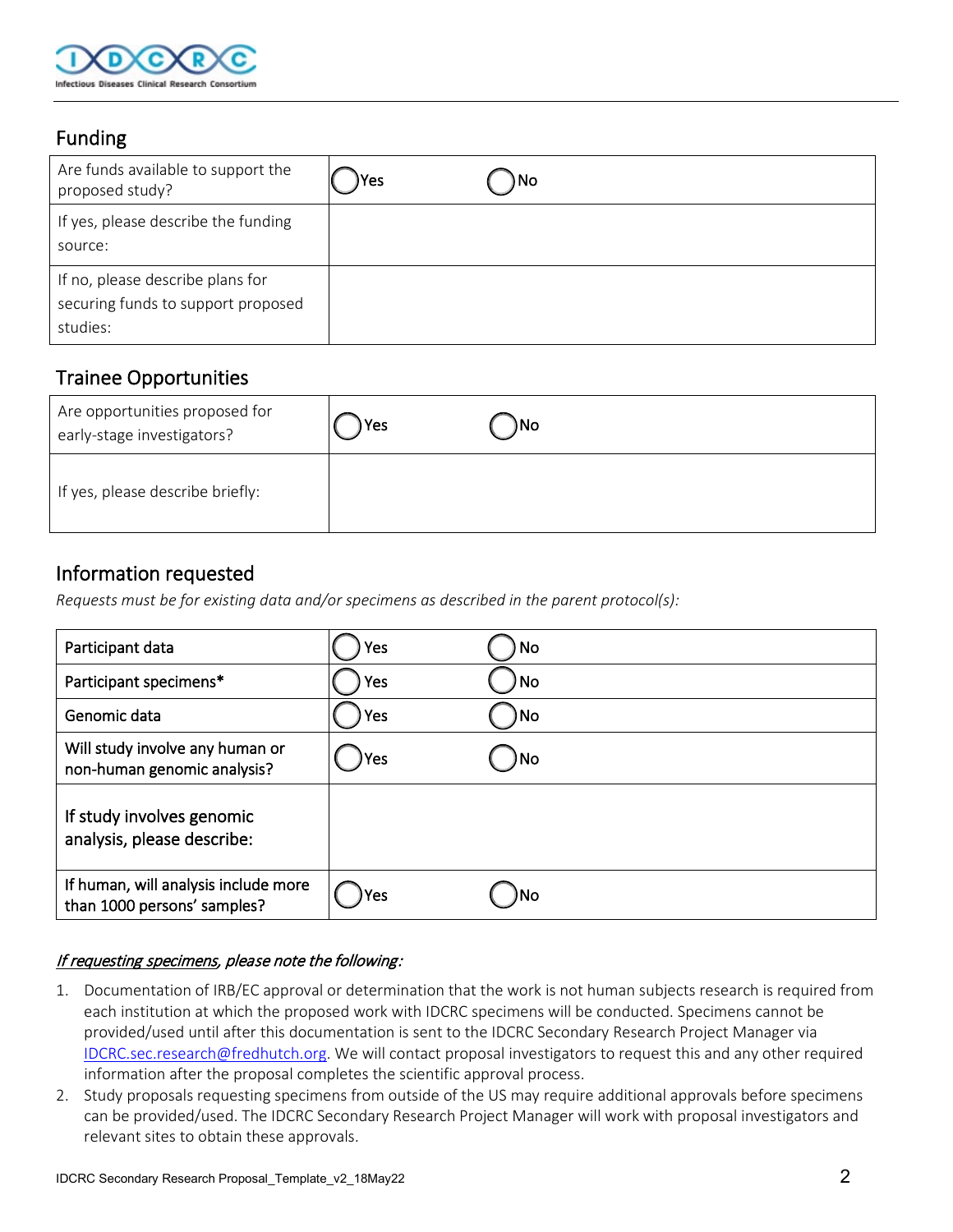

## Proposal Narrative

In a separate document using Arial 11 or equivalent, with at least 0.5" margins on all sides, standard letter paper size (8  $\frac{1}{2}$ " x 11") size, and in a maximum of 3 pages (not counting references), please write your proposal in the following structure:

### I. Background and rationale

Please describe study rationale, relevant background information, implications of prior research, opportunities for trainees, and anticipated contribution of proposed study to the IDCRC research agenda including potential expansion of VTEU lab capabilities and/or capacity.

#### II. Proposed study

#### A. Study hypotheses and objectives

- 1. The primary hypotheses
- 2. The major study objectives and endpoints needed to achieve those objectives

#### B. Study design/methods, including, as appropriate, details regarding:

1. Type of study (e.g., analysis of existing data; cross-sectional data analysis; new laboratory assays with existing stored specimens)

- 2. Outcomes to be measured
- 3. Sample size
- 4. Brief assay and analysis plan
	- i.) Specify any laboratory work or statistical analyses that will be done in a Core IDCRC
	- Laboratory or at the SDMC (e.g., SDSU, Emmes).

C. Study Deliverables: Please describe plan for publication and/or presentation. Describe any reports that will be provided to the IDCRC. \*Please note, if the proposal is approved, the proposal investigator must agree to provide an interim report (twice yearly) and a final written report to the Secondary Research Project Manager before the specimen request can be fulfilled.

#### III. Requested specimens, data and/or analysis

*(Please contact [IDCRC.sec.research@fredhutch.org](mailto:IDCRC.sec.research@fredhutch.org) if you require assistance in completing this section.)*

#### A. Provide a detailed description of specimens/data required and assays/analyses to be conducted. Please specify the following:

- 1. Protocol(s)
- 2. Time point(s) or visit(s)
- 3. Study cohort(s)/group(s)
- 4. For specimens, provide an overview of assays to be conducted:
	- i.) Specimen type and minimum volume/number of cells requested

ii.) Provide a detailed description of assay(s) to be conducted (e.g., drug assays, immunologic and virologic tests)

iii.) Provide inclusion or exclusion criterion for sample selection (e.g., participants with positive responses, females only)